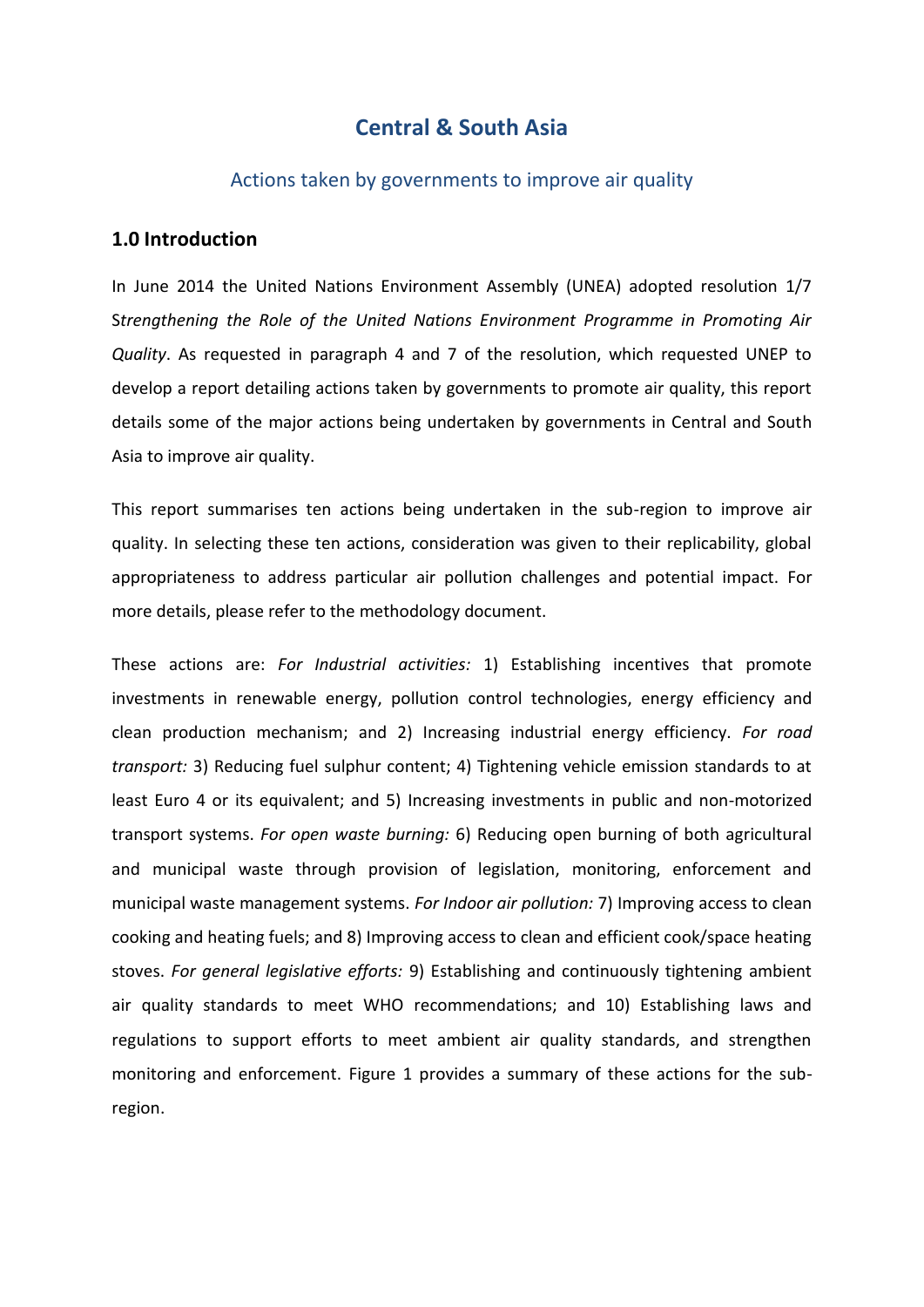

#### CENTRAL & SOUTH ASIA POLICIES AND ACTIONS TO IMPROVE AIR QUALITY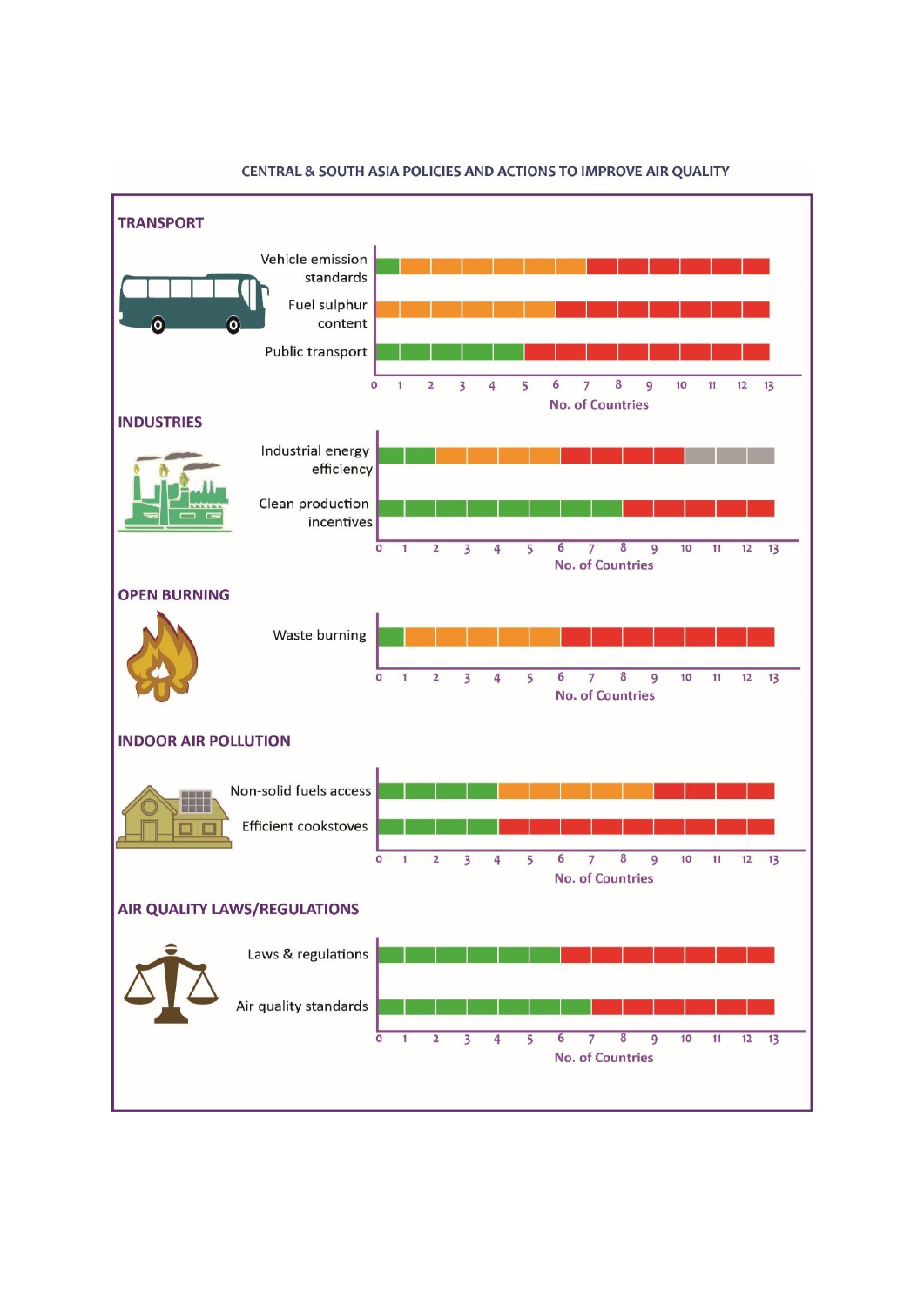*Figure 1: A summary of actions, programmes, policies, laws and regulations undertaken by governments in the sub-region to improve air quality (green = progressing to best practice; red = action still required)*

### **2.0 Regional Overview**

1

The Central and South Asia sub-region includes the following countries: Afghanistan, Bangladesh, Bhutan, India, Kazakhstan, Kyrgyzstan, Maldives, Nepal, Pakistan, Sri Lanka, Tajikistan, Turkmenistan and Uzbekistan. Governments in this sub-region have enacted laws and regulations on air pollution which are at different stages of implementation. Three out of the thirteen countries in the sub-region have a comprehensive ambient air quality standard with accompanying air quality policies, laws and regulations. Although much has been done to improve air quality, it still remains an issue of concern. The World Health Organisation (WHO) estimates that air pollution causes approximately 2.4 million premature deaths annually within the sub-region. Out of this, approximately 1.5 million deaths are as a result of indoor air pollution and approximately 700,000 are as a result of ambient air pollution.

Central and South Asia has some of the most polluted cities, for instance, PM10 levels in 180 Indian cities were found to exceed WHO standards by a factor of six. While regulations have become stronger, implementing and enforcing them remains a challenge. For example, open burning of household waste is common in India, as cities are not complying with the Municipal Solid Waste (Management & Handling) Rules 2000, leaving residents with few other options. The main sources of air pollution are fuel wood and biomass burning (these are a significant contributor to Asian brown cloud<sup>1</sup>), fuel adulteration, vehicle emissions, and crop residue burning. Improvements have been made: between 1995 and 2008, the average nationwide levels of major air pollutants in India have dropped by 25 – 45%. Stronger air pollution regulations are associated with these improvements; their success however has been linked with high demand by citizens for better air quality, indicating that strong public support allows environmental regulations to succeed.

 $1$  The Indian Ocean brown cloud or Asian brown cloud is a layer of air pollution that recurrently covers parts of South Asia, namely the northern Indian Ocean, India, and Pakistan.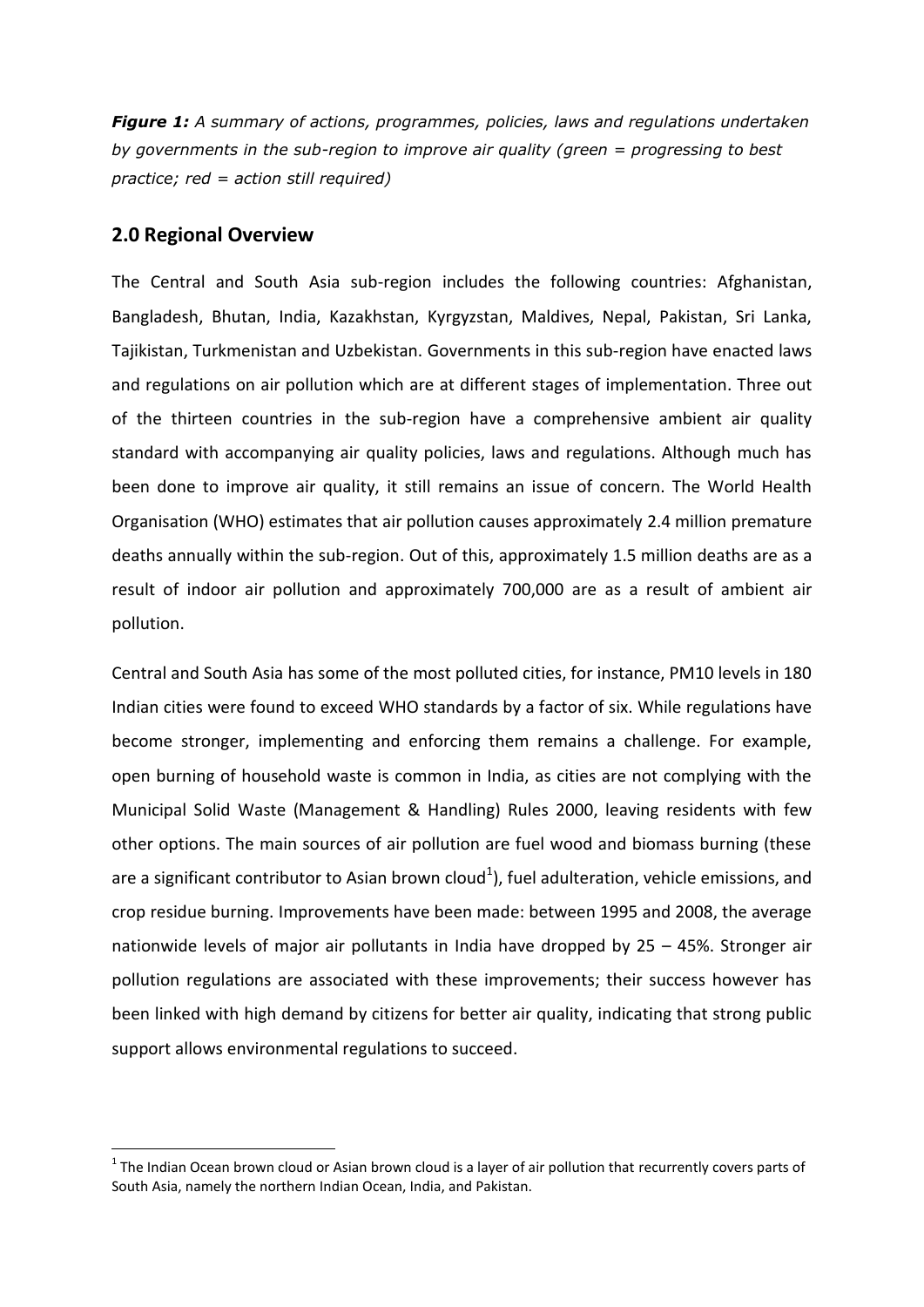Almaty, Kazakhstan was rated as the 9th most polluted city in the world; ten out of eleven cities tested for PM10, SO2 and NO2 had concentrations many times higher than WHO limits, indicating very high exposure levels. While Maldives has no appreciable number of polluting activities, and the sea breeze clears the air, Male is experiencing increased pollution from land and sea vehicles, diesel power generation and construction. While there is a policy framework for environmental protection, sectoral legislation has not been enacted, and there is a lack of monitoring and enforcement.

Use of solid fuels to meet household energy demand is the most important driver of deteriorating air quality, and it is responsible for around 70% of all premature deaths linked to air pollution in the sub-region. Solid fuel use is also an important source of ambient pollution. To effectively manage air quality in the sub-region, governments have to enact policies and regulations that promote access to clean energy for both rural and urban households. Four countries in the sub-region have an electrification rate and non-solid fuels access rate greater than 85%.

The transport sector is the second most important source of air pollution in Central and South Asia. Some of the major driving factors for the high emission levels from this sector include emissions from old and aging fleet, high Sulphur content in fuel or adulterated fuels and unpaved roads among others. Governments are taking steps to address this including establishment of vehicle emissions standards, improving fuel quality, improving public transport and improving traffic flow. In India for example the introduction of odd-even number plate policy (where numbers plates with odd/even numbers are restricted from entering the city in some days) halved black carbon concentrations.

Industrial emissions are also important sources of air pollution. In the former Soviet countries (Kazakhstan, Kyrgyzstan, Tajikistan, Turkmenistan and Uzbekistan), aging factories with outdated equipment and inefficient processes are significant point sources of air pollution. In Bangladesh brick kilns are among the largest sources of air pollution, followed by construction, steel re-rolling and cement production. Although Bhutan has a relatively low level of industrial activity, the capital Thimphu City has seen increased construction activities, which impacts air quality. Three out of the four cement plants run without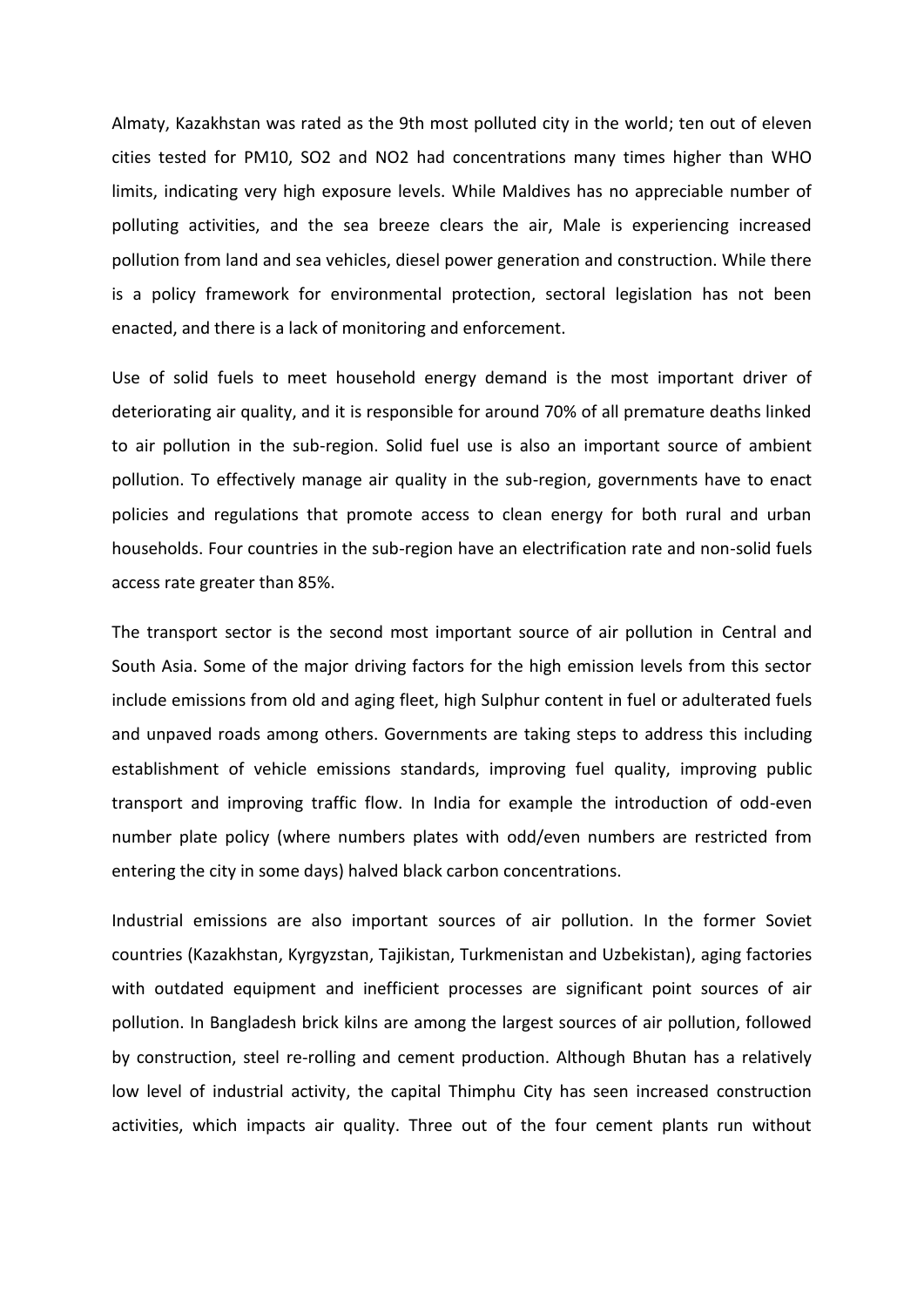modern emission controls. However, the government has prioritised conservation of natural resources and the environment as one of the four pillars for Gross National Happiness.

Progress has been made in different areas in different countries, and there are several positive case studies to be found across the sub-region. There are however specific areas in each country that can be improved, while standards need to be established and continuously tightened, public transport expanded, the use of best practice increased etc. For policies and legislation to lower air pollution, countries must also improve implementation and enforcement, without which actions to improve air quality will not achieve their potential impact.

### **3.0 Actions Taken to Improve Air Quality**

#### **3.1 National air quality standards & regulations**

Based on the UNEP Air Quality Policy Catalogue, seven out of thirteen countries - Afghanistan, Bangladesh, Bhutan, India, Nepal, Pakistan and Sri Lanka - have ambient air quality standards, although not all meet WHO guidelines. Six countries - Afghanistan, India, Kyrgyzstan, Pakistan, Turkmenistan and Uzbekistan - have some nationwide legislation, law, policy or act specifically for air quality. Figure 2 shows the number of countries in the subregion that have established national laws and regulations on air quality management.

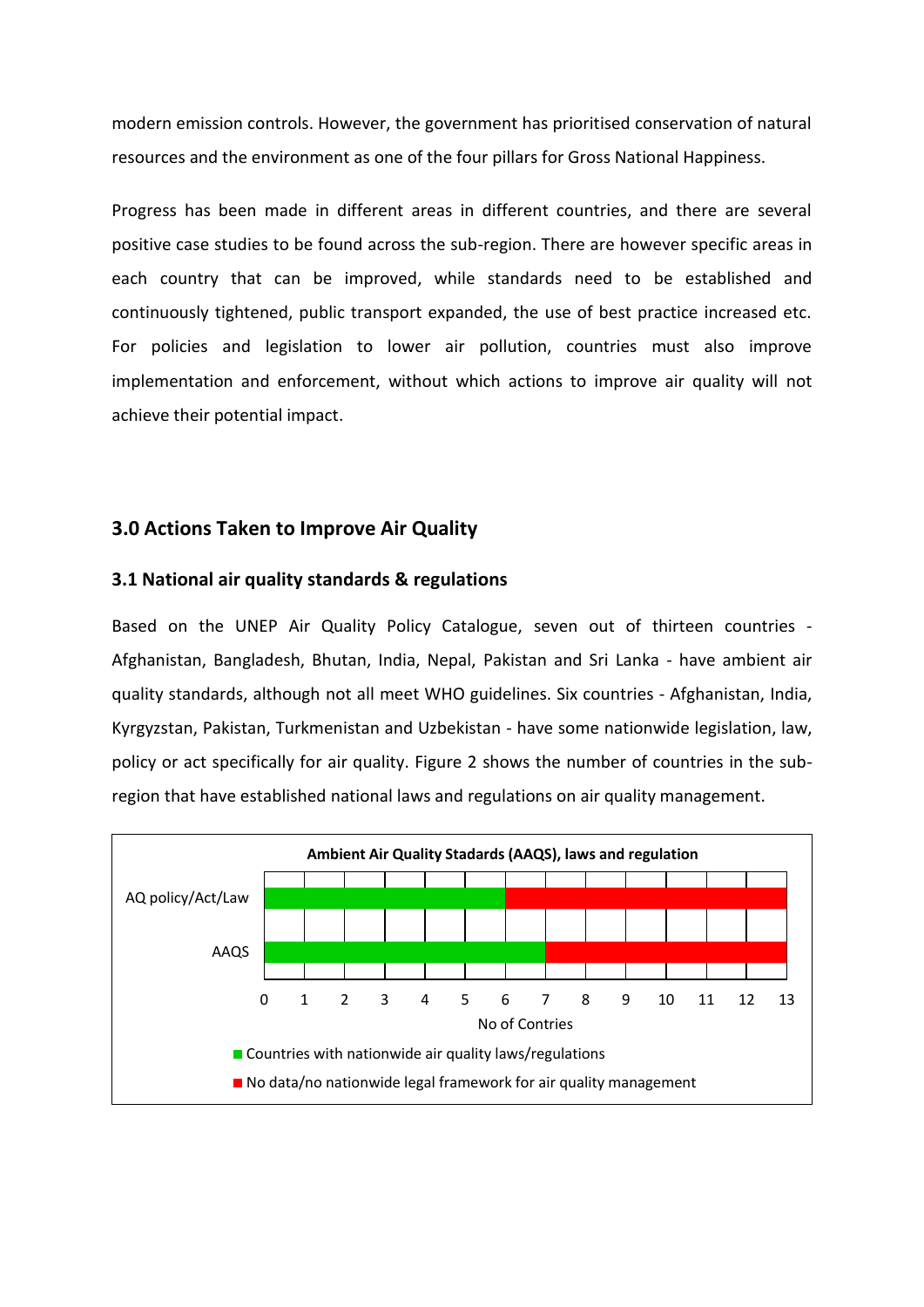*Figure 2: Number of countries in the sub-region that have enacted some form of air quality (AQ) laws and regulations, and also the number of countries that have enacted and promulgated ambient air quality standards (AAQS).*

Several countries in Central and South Asia have taken steps towards regulating and managing air quality. For instance, India has strengthened its air pollution regulations, and witnessed improvements in air quality. There has also been a high demand by citizens for better air quality, indicating that strong public support allows environmental regulations to succeed. Kazakhstan has a pro-environmental legal framework and its Environmental Code obliges the government to provide public access to results of environmental self-monitoring and permit compliance control.

Some of the countries in the sub-region have managed to significantly improve air quality, for instance, Yale's Environment Performance Index rated Sri Lanka best in South Asia for air quality management. Although most countries have made steps towards improving air quality, air pollution remains a big challenge.

#### **3.2 Transport**

Increased investment into, and promotion of, public and non-motorised transport is essential to increasing mobility while avoiding increased congestion and emissions from growing numbers of private vehicles.

In Bangladesh for example, the Clean Air and Sustainable Environment Project has included transport in its mandate, and it has completed the construction of 70km of sidewalks. In India, the Ministry of Road Transport and Highways has introduced a scheme for strengthening public transport systems by providing financial assistance for the latest technologies and assistance for preparing state-level mobility plans. The City of Almaty's Sustainable Transport Strategy 2013-2023 includes the introduction of a Bus Rapid Transit (BRT) system, increased bus service to cover all villages, and the expansion of the subway system and light rail transit line.

Pakistan has a new BRT in Lahore and Islamabad, and the government subsidises ticket price to encourage usage. Another BRT system is under construction in Multan, and with other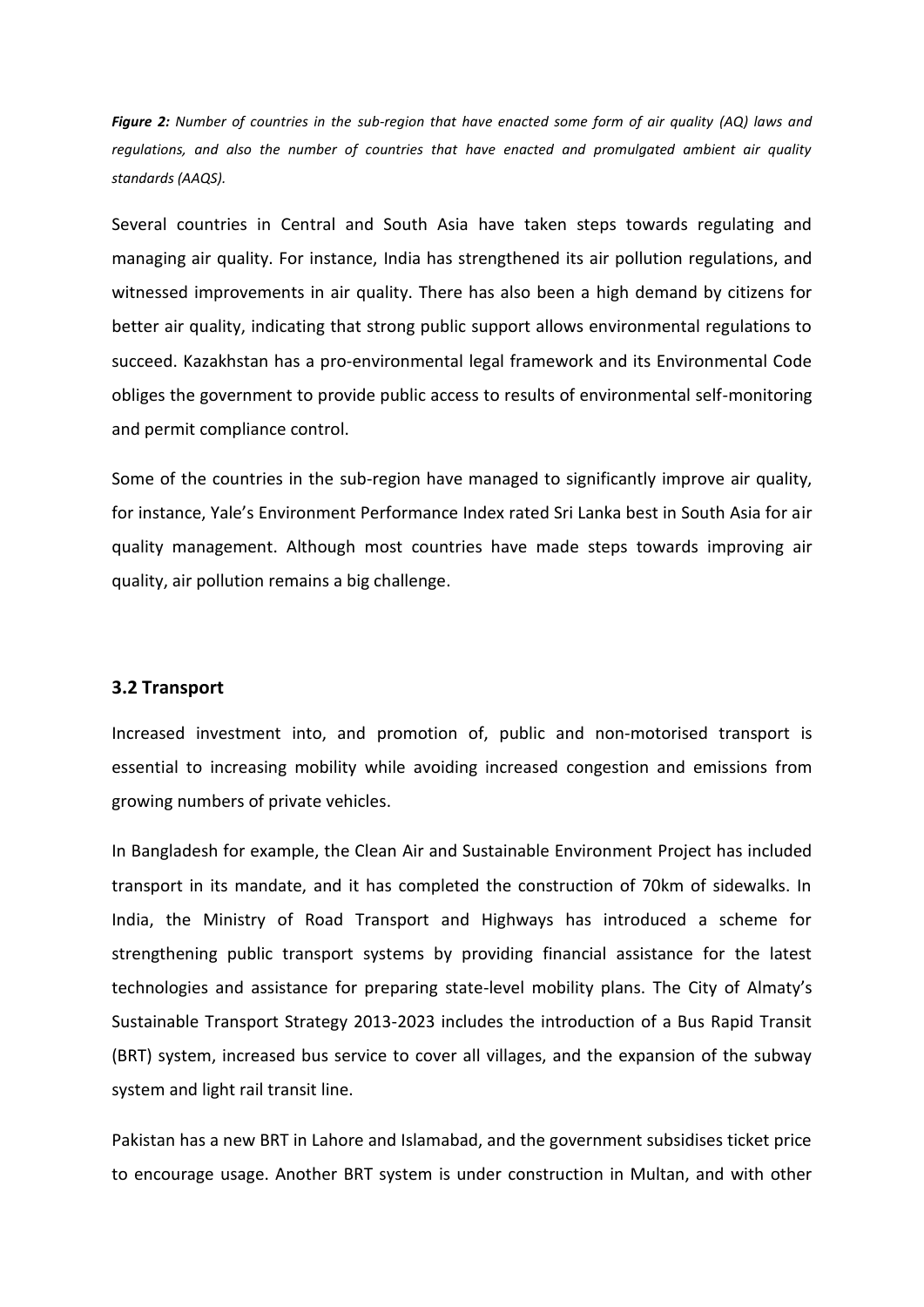systems proposed for Faisalabad, Peshawar and Karachi. Sri Lanka's Public Transport master plan includes measures for electrifying and widening railways, developing an urban railway, and conducting feasibility studies to launch the BRT in urban areas. Figure 3 below shows the number of countries that have invested in expanding public and non-motorised transport.



*Figure 3: Number of countries in the sub-region that have initiated programmes and initiatives to expand public transport.*

Transport (increasing number of vehicles, old and poorly maintained vehicles, high sulphur fuels, adulterated fuels, dust from unpaved roads) is listed as a major source of urban air pollution for all countries apart from Bhutan (where the vehicle numbers are still low but growing). Only Tajikistan has Euro 4 or its equivalent vehicle emission standards. Out of the other 12 countries, six have pre-Euro 4 standards: Bangladesh, Bhutan, India, Kazakhstan, Nepal, and Sri Lanka. Figure 4 shows the number of countries in the sub-region that have enacted and promulgated vehicle emission standards.

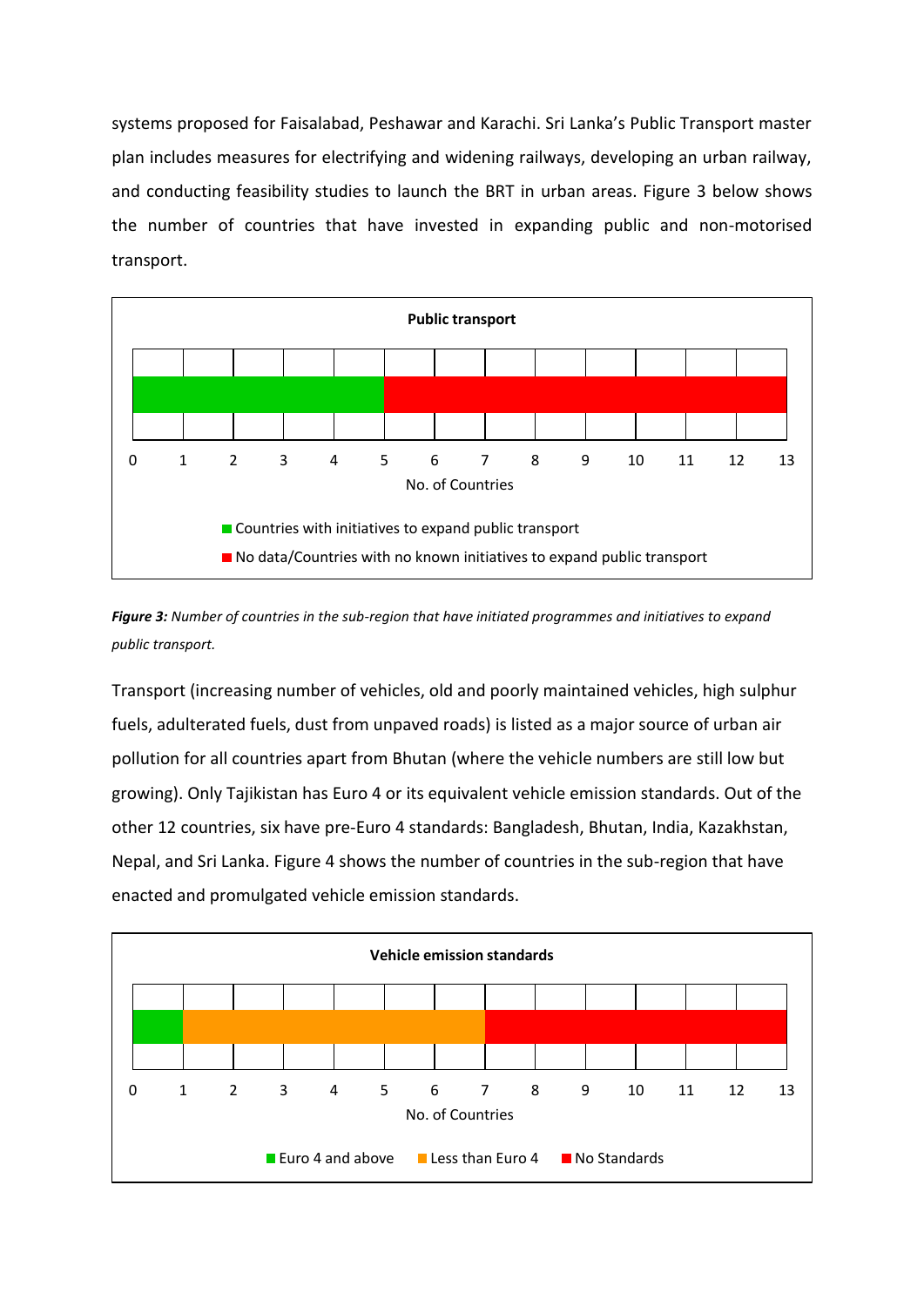*Figure 4: The number of countries in the sub-region that regulate vehicle emissions to Euro standards or its equivalent.*

The sub-region lags behind in enacting regulations to improve fuel quality and none of the countries have low sulphur fuels. Seven countries have fuels with more than 500ppm Sulphur content. Of those, there are a few countries where there is a disconnect between the regulations and what is available in the market. For instance, the official standard for sulphur levels in fuel in Bangladesh is 5,000ppm; however, the Bangladesh Petroleum Corporation (BPC) has been importing 500ppm diesel fuel since 2015. Figure 5 below shows the maximum fuel sulphur content in the sub-region.



*Figure 5: Number of countries in the North Asia sub-region that regulate fuel quality. Fuels Sulphur content is used as a proxy of fuel quality.*

Governments are taking actions to promote electric vehicle use as part of efforts towards reducing emissions from the transport sector. In Sri Lanka for example, the government is promoting the introduction of electric vehicle through the tax regime. Electric cars attract a 5% tax, instead of 100-200% tax like other conventional vehicles; the government is investing in charging stations for electric vehicles. Hybrids are also taxed at a lower rate. This preferential tax regime has resulted in the country having one of the highest shares of hybrids in the world.

Nepal has cut customs duty on electric vehicles by 50%, although there is still an 80% customs duty remaining. There are a number of charging stations and no tax on electric vehicle parts. In Kathmandu Valley, 3-wheeled diesel vehicles, vehicles more than 20 years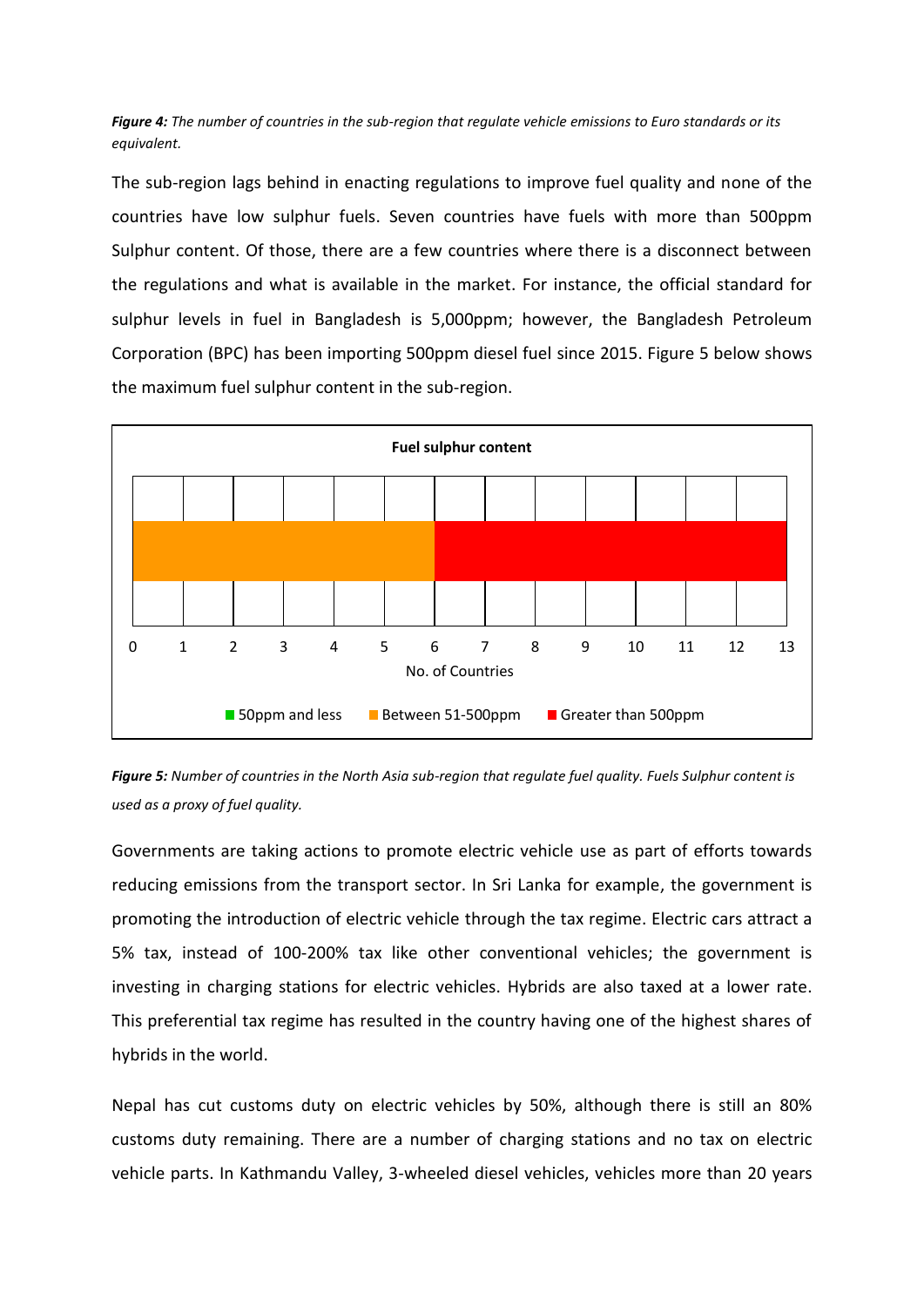old and vehicles with 2-stroke engines were banned in 1999, but this ban wasn't enforced. However a ban on registration of new 2-stroke engine vehicles was implemented in Kathmandu.

## **3.3 Open burning of waste**

Open burning of municipal and agricultural waste, which occurs in twelve out of thirteen countries (Figure 6), is another significant source of air pollution in both urban and rural settings. In the sub-region, ten countries practice opening burning of both agricultural and municipal waste, while in five countries one form of waste (agricultural or municipal) is disposed of through open burning. Turkmenistan seems to have managed to regulate the open burning of both municipal and agricultural waste.

Agricultural fires, intended to remove crop residues for new planting or clear brush for grazing, contribute a significant portion of the black carbon from biomass burning that reaches the Arctic in spring, creating an Arctic Haze that includes northern Alaska. Concentrations of black carbon from agricultural burning are highest in areas across Eurasia. One of the top emitters is Kazakhstan; while the country has officially banned open field burning at the Ministry level, fires frequently occur on agricultural lands.



*Figure 6: Number of countries where laws, regulations and actions have been implemented to prevent open burning of agriculture and municipal waste.*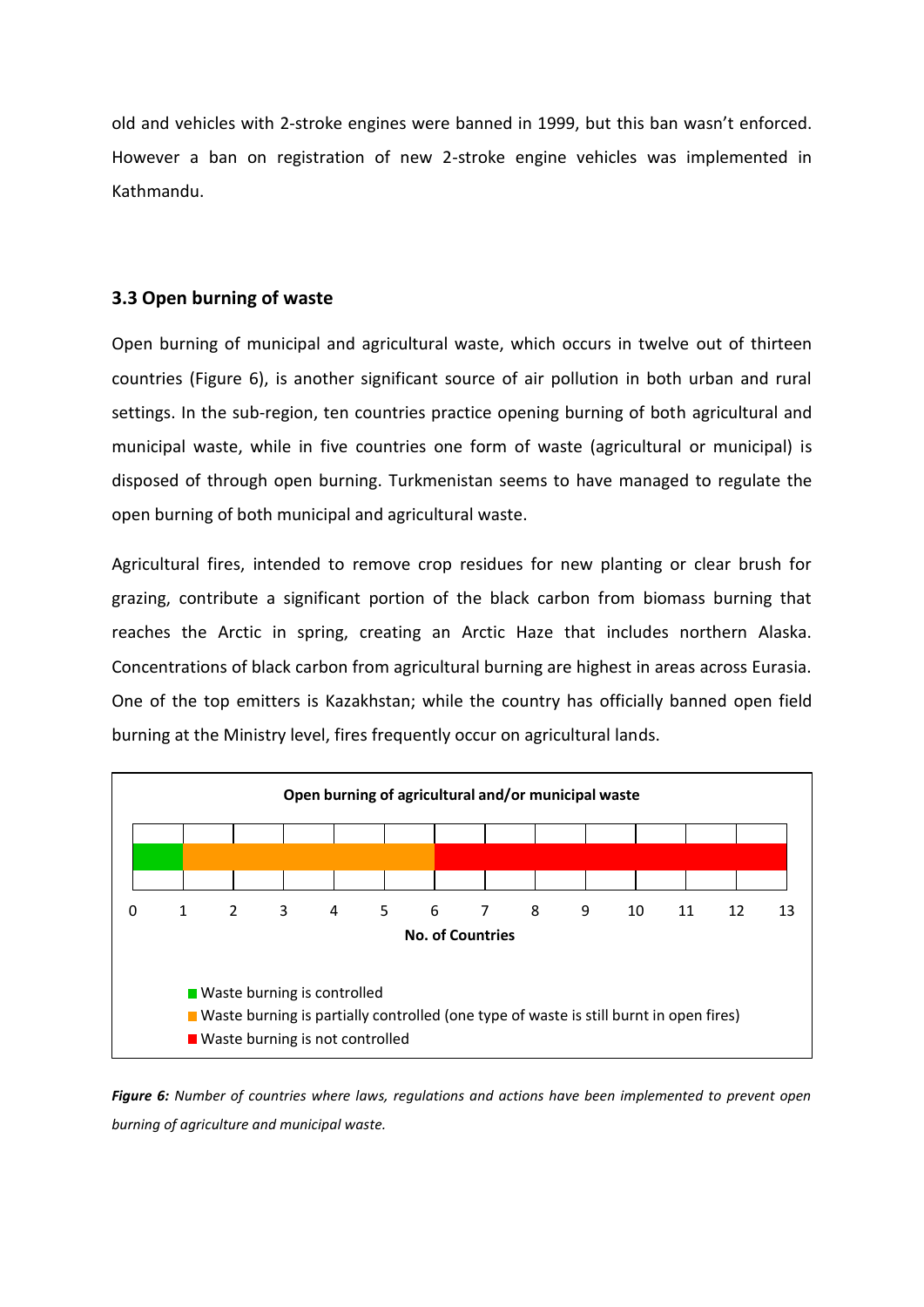### **3.4 Indoor air pollution**

Indoor air pollution is the main driver of premature mortality linked to air pollution in the sub-region, and it is directly linked to the predominant use of biomass for household energy provision. The use of biomass for cooking and heating is widespread in the sub-region with six out of the thirteen countries depending heavily on biomass as less than half of the population have access to non-solid fuels. Four countries have increased the percentage of their population with access to non–solid fuels to above 85% (see figure 7).

Cooking with solid fuels - wood and other biomass - over open fires is one of the major drivers of indoor air pollution and its associated health impacts. Access to non-solid fuels can reduce indoor air pollution, depending on the quality of the fuel and stove. For instance, the use of kerosene can increase indoor air pollution, especially if it is used with leaky and inefficient stoves. Therefore, in promoting the access to non-solid fuels, consideration should be given to the fuel quality and also availability of efficient stoves to be used with this fuel.



*Figure 7: Number of countries in the sub-region that have implemented programmes and policies to improve non-solid fuels access rate, as indicated by percentage of households with access to non-solid fuels.*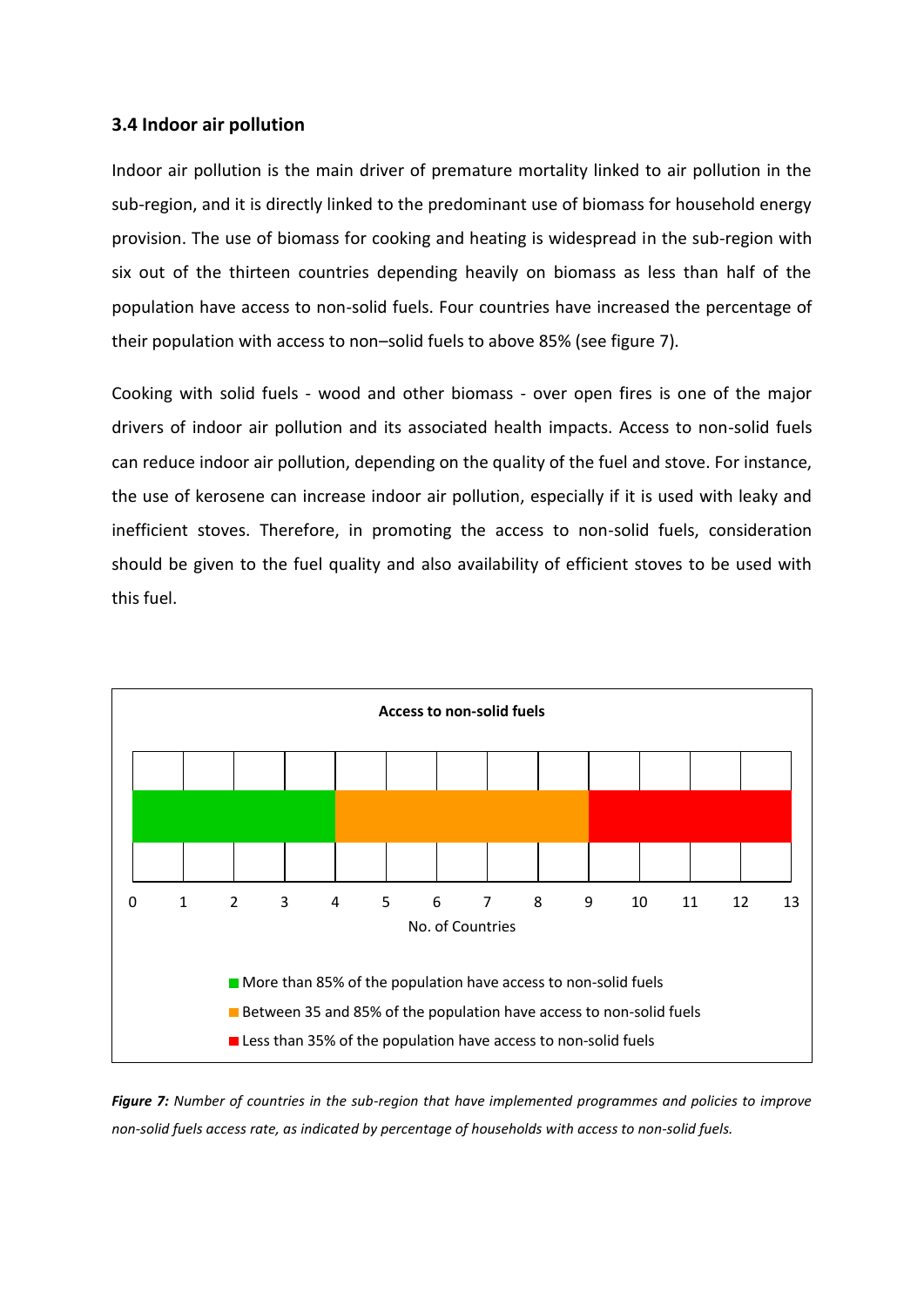Cleaner cookstoves are more efficient compared to traditional open fires; this translates to less biomass use and less emissions. Due to the numerous varieties of cookstoves available in the market, analysis of all the programmes at a national level would be resource and time consuming. Therefore, an analysis of countries promoting one type of cook stove<sup>2</sup> is presented in Figure 8. Additionally, consideration was only given to biomass-based cookstoves as the Global Cookstove Alliance considers them the most appropriate transitional cookstove for the more than 3 billion people who cook and heat their homes using solid fuels and open fires.

Some countries are also taking steps to increase use of efficient cook stoves used by the majority of the population. For instance, Bangladesh's Country Action Plan for Clean Cook stoves plans to distribute clean and efficient cook stoves to 30 million households by 2030. The government has provided USD 4.5million to promote cleaner cook stoves, and approximately six hundred thousand households are now using improved stoves. Figure 8 shows the number of countries in the sub-region that are promoting the use of clean, efficient cook stoves. Due to the different definitions of efficient cook stoves, Figure 8 only shows countries with programmes to promote efficient cook stoves that also qualify for carbon trading schemes.

1

 $2$  Due to the different definitions of efficient cook stoves, Figure 8 only shows countries with programmes to promote efficient cook stoves that also qualify for carbon trading schemes. Cookstoves that qualify for Certified Emission Reductions (CERs) under the Clean Development Mechanism are considered efficient as they are estimated to reduce emissions by 1 to 3 tCO2e (carbon dioxide equivalent) per year, which also translates to reduced emissions of other air pollutants. Therefore, Figure 8 does not necessarily represent all countries that are implementing programmes aimed at promoting clean and efficient cookstoves. As such the number of countries promoting the use of clean and efficient cookstoves might be higher than indicated in the figure.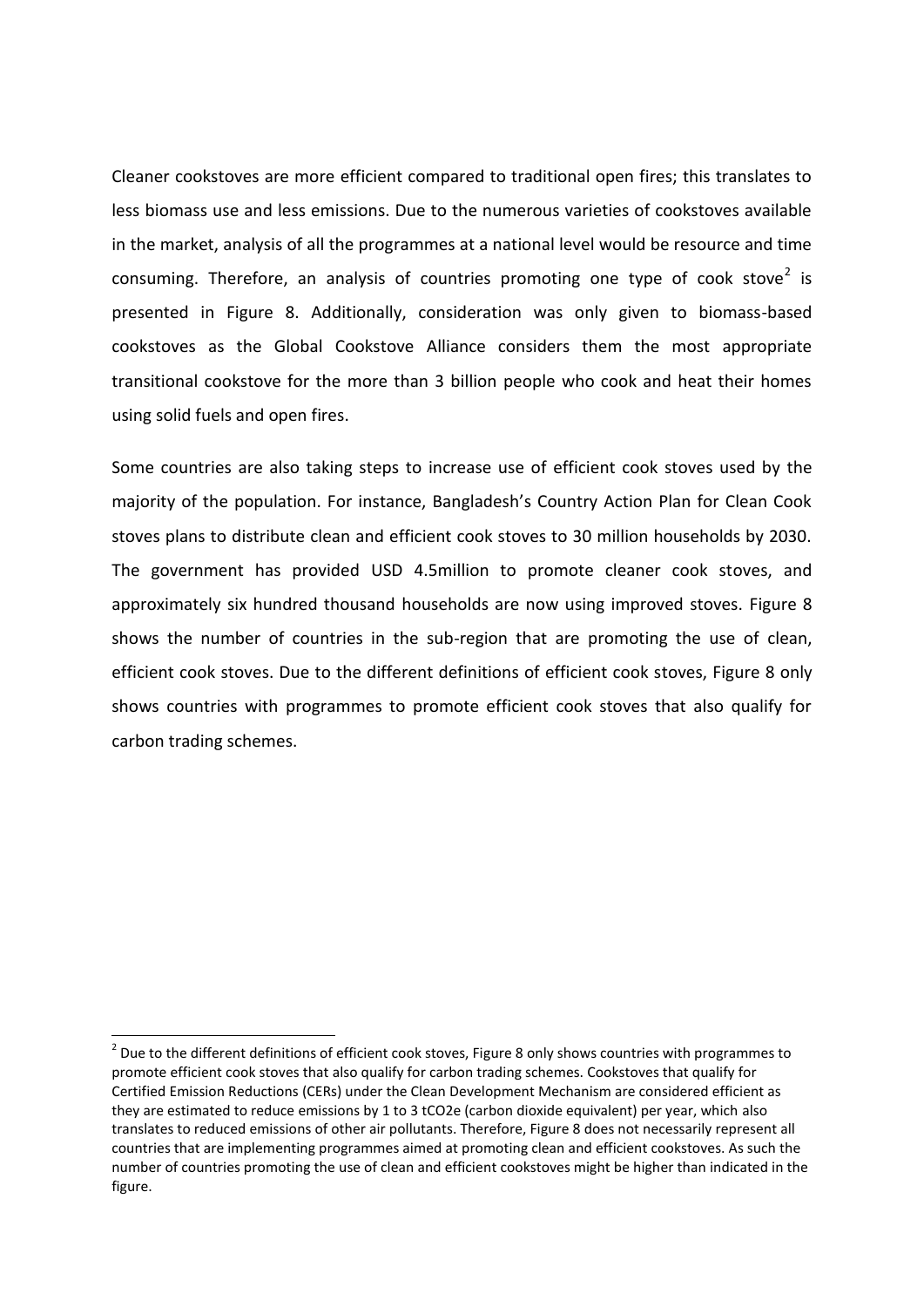

*Figure 8: Number of countries in the sub-region that have programmes to promote use of efficient cook stoves. Due to lack of reliable data on clean cook stoves, only programmes aimed at promoting cook stoves that also qualify for carbon trading schemes are represented here.*

Another action that governments are taking to reduce indoor air pollution is connecting the population to electricity, which provides a cleaner fuel for lighting homes and in some instances for cooking and for space heating. In the sub-region this policy action has been successful for the most part as eight out of the thirteen countries have an electricity connection rate above 85%.

### **3.5 Industries**

Eight out of thirteen countries use incentives for promoting investment in energy efficiency, clean technology uptake, renewable energy and / or pollution control: Bangladesh, India, Kazakhstan, Kyrgyzstan, Maldives, Nepal, Pakistan and Sri Lanka.

More than 50% of the electricity generating capacity of five countries - Afghanistan, Bhutan, Kyrgyzstan, Nepal and Tajikistan – comes from renewable energy (mainly hydro). Nine of the countries in the sub-region have more than 10% renewable energy in their electricity mix. Use of incentives to encourage renewable energy production is common in the sub-regions. For instance, India promotes renewable energy through feed-in tariffs, exemptions from customs and excise duties and state-level tax exemptions for renewable energy equipment.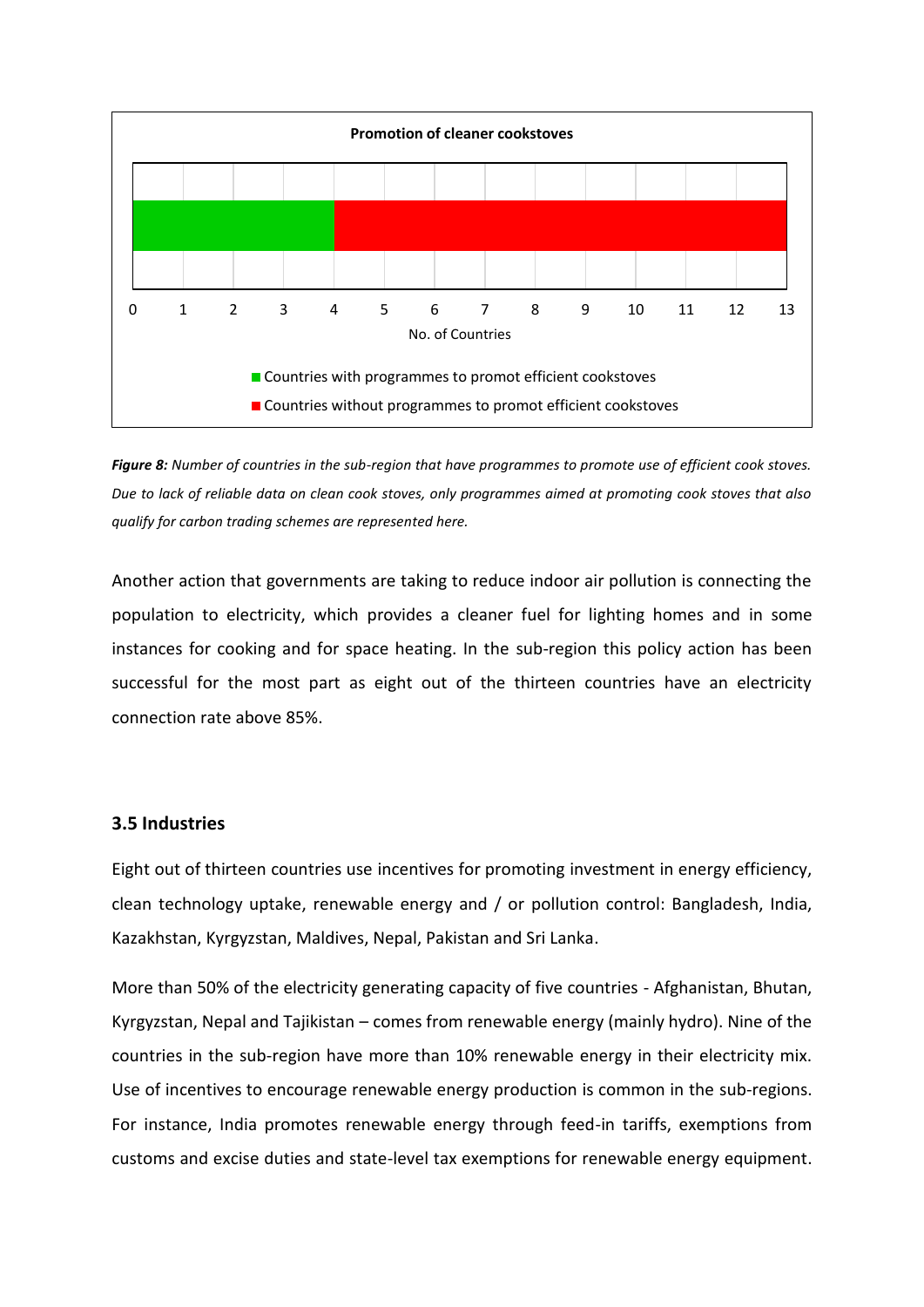In addition, accelerated depreciation of equipment can be claimed by projects. There are also incentives to purchase energy efficient equipment, while a credit-linked capital subsidy scheme encourages small-scale technology upgrades.

Kazakhstan also plans to develop 1040MW of alternative and renewable energy by 2020, mostly from wind, with a long-term goal of generating 50% of all power from alternative sources; currently, less than 1% of electricity comes from renewable sources. To this end, there are a number of incentives for renewable energy investments: exemptions from transmission service fee; exemptions from custom duties for imported materials; and tax deductions. Maldives' Renewable Energy Investment Office has goal to make the country carbon neutral by 2020. Import duties are waived for solar panels and batteries, and for super-efficient appliances. Thirty wind turbines are being installed near Male. In Kyrgyzstan, the project 'Introduction of Solar Technologies in Rural Areas' seeks to replace diesel pumps with solar pumps for water supply.

In Bangladesh the Renewable Energy Policy 2009 exempts equipment and spare parts related to renewable energy from duty and 5% VAT; there is also a five year income tax exemption for renewable energy projects. To provide further support, Bangladesh Bank (the central bank) provides soft loans for industries using environmentally friendly technology (solar panels, bio-gas plants and industrial effluent treatment plants).

Renewable energy projects in Pakistan are provided with various enticements, including no import duties on equipment and other tax benefits. There are several wind power and solar power projects, and the government has a target for 10% energy from renewable power plants. Punjab subsidises biogas and tube wells fitted with solar-powered pumps.

Other policies and actions being undertaken by governments in this sub-region to limit industrial emissions include encouraging industries to use clean production technologies and to increase their energy efficiency. In Nepal the use of old brick kiln technology has been banned within Kathmandu Valley, and the government has initiated a project to introduce cleaner Vertical Shaft Brick Kiln technology which provides energy cost savings, better quality bricks and less pollution. The Industrial Enterprises Act grants 50% reduction in taxable income for three years for companies that invest in industry process or equipment that controls pollution.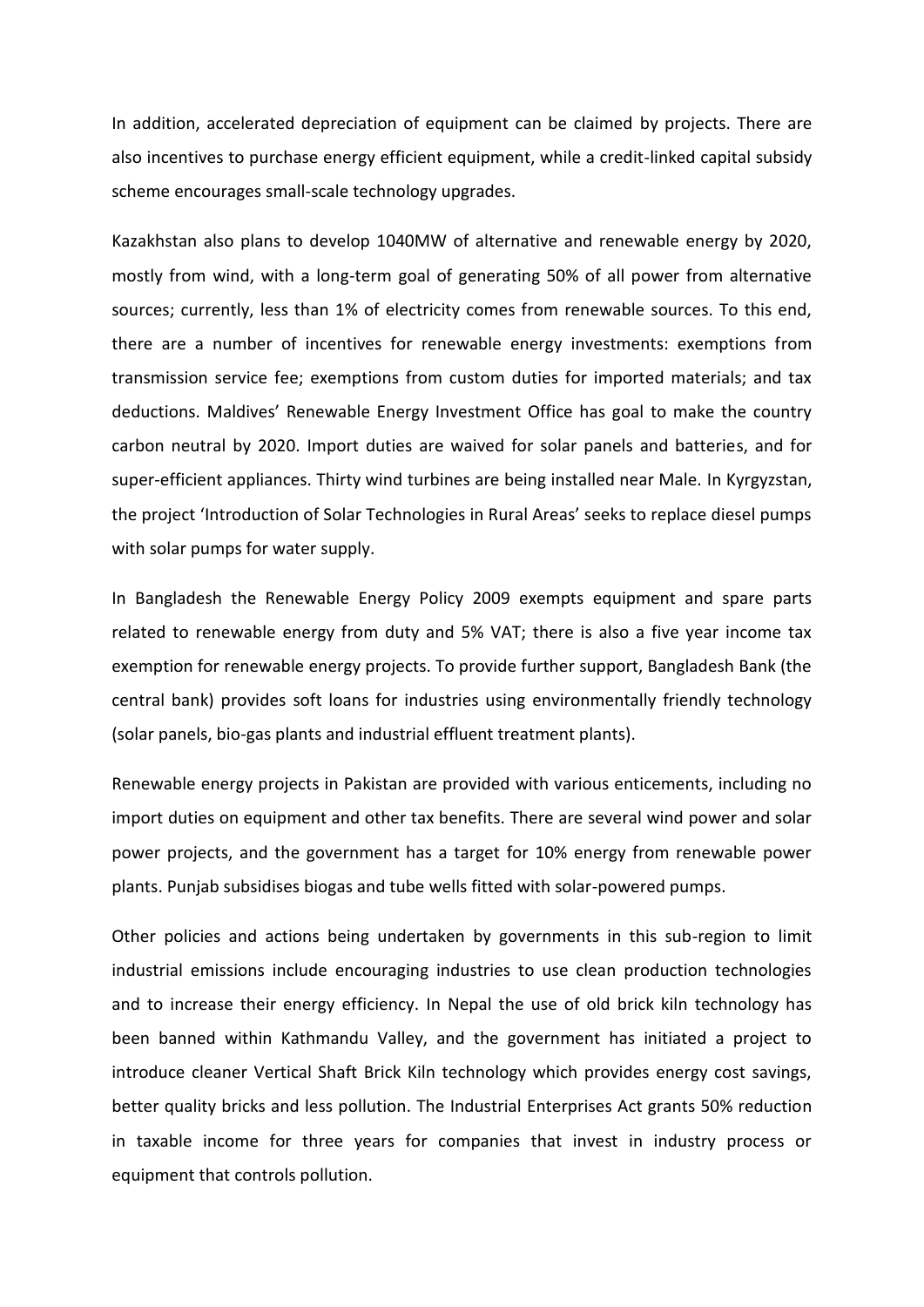In Bangladesh where brick kilns are one of the biggest polluters, the Clean Air and Sustainable Environment project seeks to introduce cleaner brick making technology, while the Brick Manufacturing and Kiln Construction (Control) Act 2013 has been enacted to reduce emissions from brick kilns.



*Figure 9: Number of countries in the North Asia sub-region that use incentives to encourage industrial investments in cleaner production and renewable energy generation.*

In the sub-region, industrial energy efficiency measured as GDP generated per unit energy is relatively low, as indicated in Figure 10. Bhutan's Environmental Assessment Act (2000) requires new industries to use only new and state-of-the-art machinery and technology, and to limit air pollution within the interim ambient air quality standards. However these requirements aren't applied retroactively to older facilities which are often using obsolete technologies.